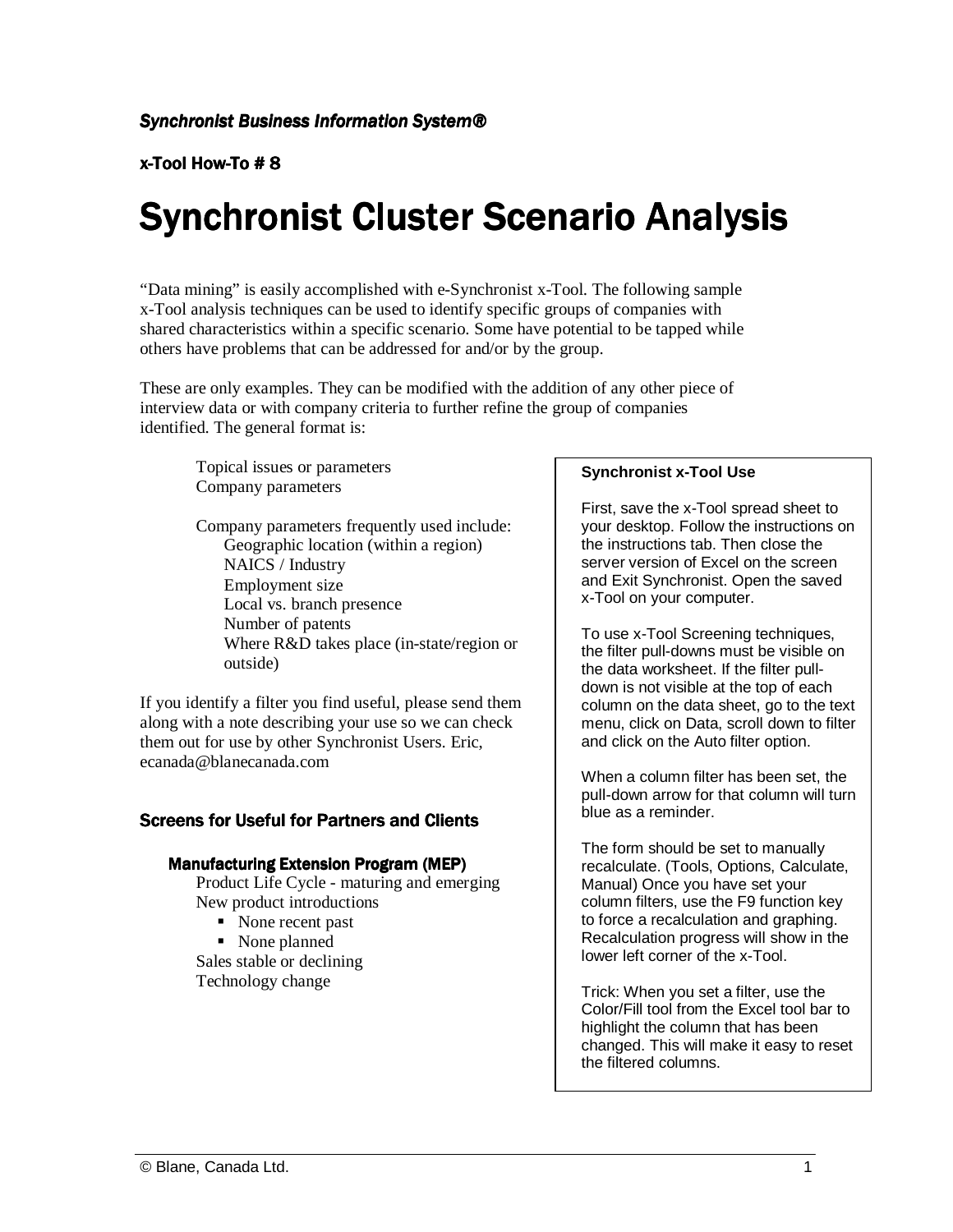## MEP and Workforce (need help)

Technology change Workforce stability Workforce training budget increasing Workforce skill gaps Unfilled positions increasing

### Workforce (growth oriented)

R&D (new product development) New products introduced New product planned Technology change Workforce growing Workforce training budget increasing Workforce skill gaps Unfilled positions increasing

#### **Expansion**

Room to expand Lease Plans to expand Ownership change Growth barriers Growth potential Trouble with HQ

# Entrepreneurship and Innovation Center

R&D investment level R&D focus (new product, production, product improvement) Product life cycle status (mature, stable, emerging, declining) New products planned New skill training level Technology orientation (every company is somewhere between a producer of technology to those who resist technology) Growth potential How management grows the business (fast adapter is very different than a leader/innovator) % or # of technical workers (management, scientist, engineers)

#### **Export Service**

Product Life Cycle Company's primary market Total company sales Export sales as a percentage of total sales Production facilities outside the country

#### **Real Estate Needs**

No room to expand Plans to expand New products introduced New products planned